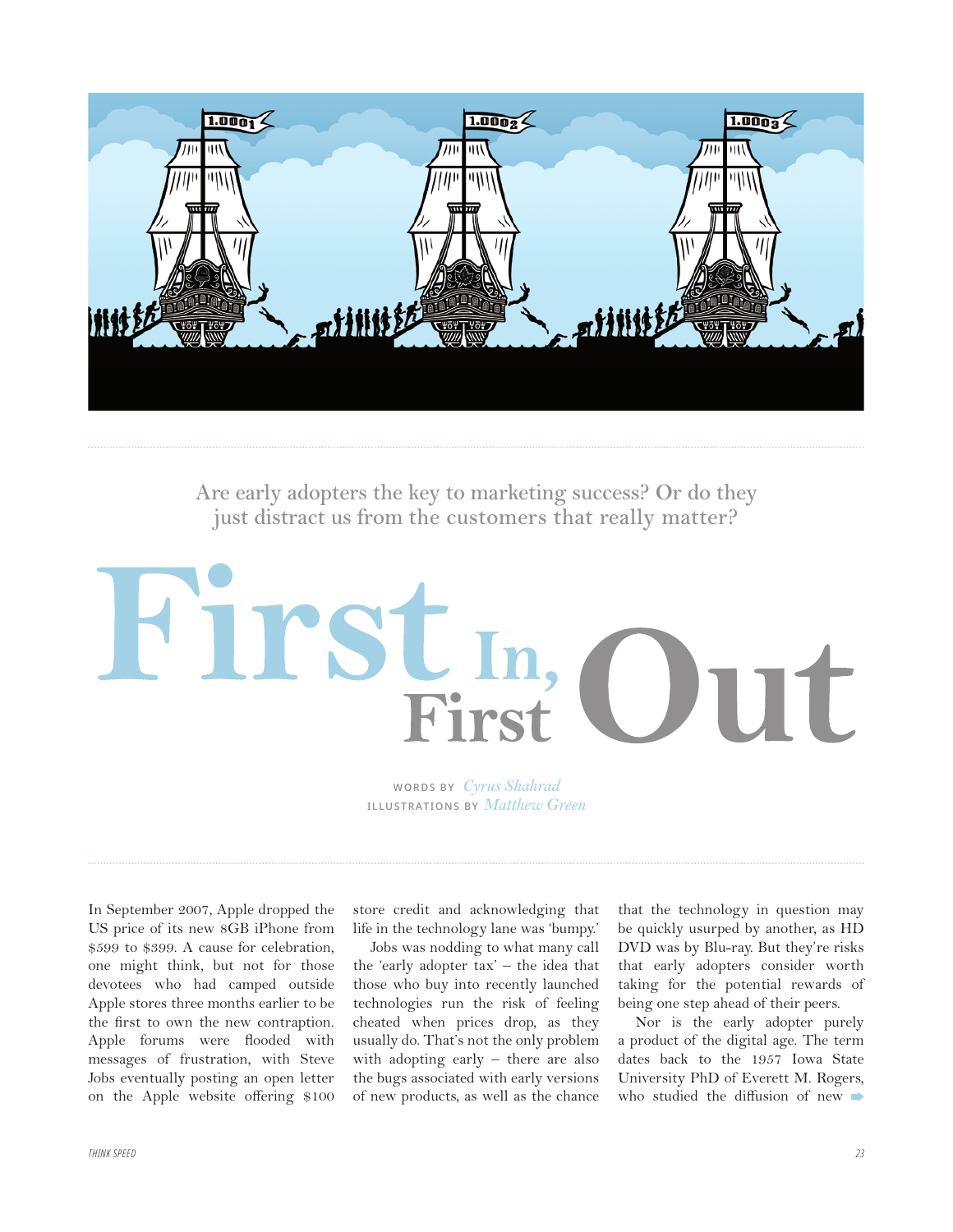technologies such as hybrid seeds and chemical fertilizers among farmers. The results formed a bell curve of adoption against time that showed a slowly yielding resistance to change: The bulk of the bulge made up by early and late majority adopters, the two tapering tails comprising laggards at the far end and early adopters at the front.

Rogers' findings were quickly applied to other forms of technology, and the early adopter has since been considered a holy grail by marketing firms – a young, cool, risk-oriented individual capable of spreading the word about new products and helping iron out creases in early versions.

Yet some have begun to question the validity of the early adopter model in the emerging technologies market. John Gerzema of BrandAsset Consulting argues that blind faith in the formula is causing 90 percent of technology companies to target 10 percent of the population, focusing their marketing on young, socially mobile 'digerati' who he claims are increasingly irrelevant. Instead, he talks about the 'long tooth of technology;' a generation of graying geeks who are perfectly capable of uploading photos of their grandchildren to Flickr, thank you very much.

"The majority of Facebook and Twitter audiences are over 40-yearsold," says Gerzema. "You're dealing with people who have worked in and around computing for 30 years – 15 of them online – and who are completely at ease with technological innovation. It's no longer safe to try and demark the early adopter demographic by age alone."

Nor is it just the age of the audience that's changing. As emerging technologies move online, many offer simple point-and-click enrollment for volunteer early adopters, removing the barrier that once complicated being ahead of the curve. There's also less importance attached to early adopters in helping remove bugs and

*"Early adoption once constituted a genuine groundswell behind an innovative product or service, but it's now something co-opted by marketing departments to create queues at product launches."*

glitches, with widespread acceptance of a 'version-one-point-something' culture facilitated by rolling online updates. And the early adopter's voice is less instrumental in spreading the word: In a world of increasingly compressed feedback loops – where news of Beyoncé's pregnancy can generate 8,868 tweets in a single second – word travels fast, with or without the early adopter's vocal approval.

As always in the field of emerging social media, the challenge is to adapt and evolve, and that's especially true in an industry like fast moving consumer goods (FMCG), where the products themselves can't be converted into information. B. Bonin Bough, global director of digital and social media at PepsiCo, has adapted the model by turning PepsiCo itself into an early adopter, spotting powerful social platforms amid the raft of emerging technologies and finding innovative ways to help them promote products that traditionally relied on physical interaction.

One example is a recent partnership with location-based networking application Foursquare, which saw customers who 'checked in' at Hess service stations rewarded with a combination purchase of Lipton Brisk iced tea and Frito-Lay potato chips for \$1.99. Hess got a 500 percent increase in foot traffic, while PepsiCo saw a 47 percent rise in the sale of its promoted products.

The success of such ventures led to Bough initiating the PepsiCo10 program, an open call to emerging technology companies to present their ideas to a panel. The 10 winners have received investment from PepsiCo, while PepsiCo stands to gain by championing the technologies to further 'unlock' the relationship between its products and its most technologically savvy customers.

"Our strategy has been to capitalize on early adoption as a competitive advantage," says Bough on a whistlestop trip to London. "Part of our success is due to putting ourselves in the